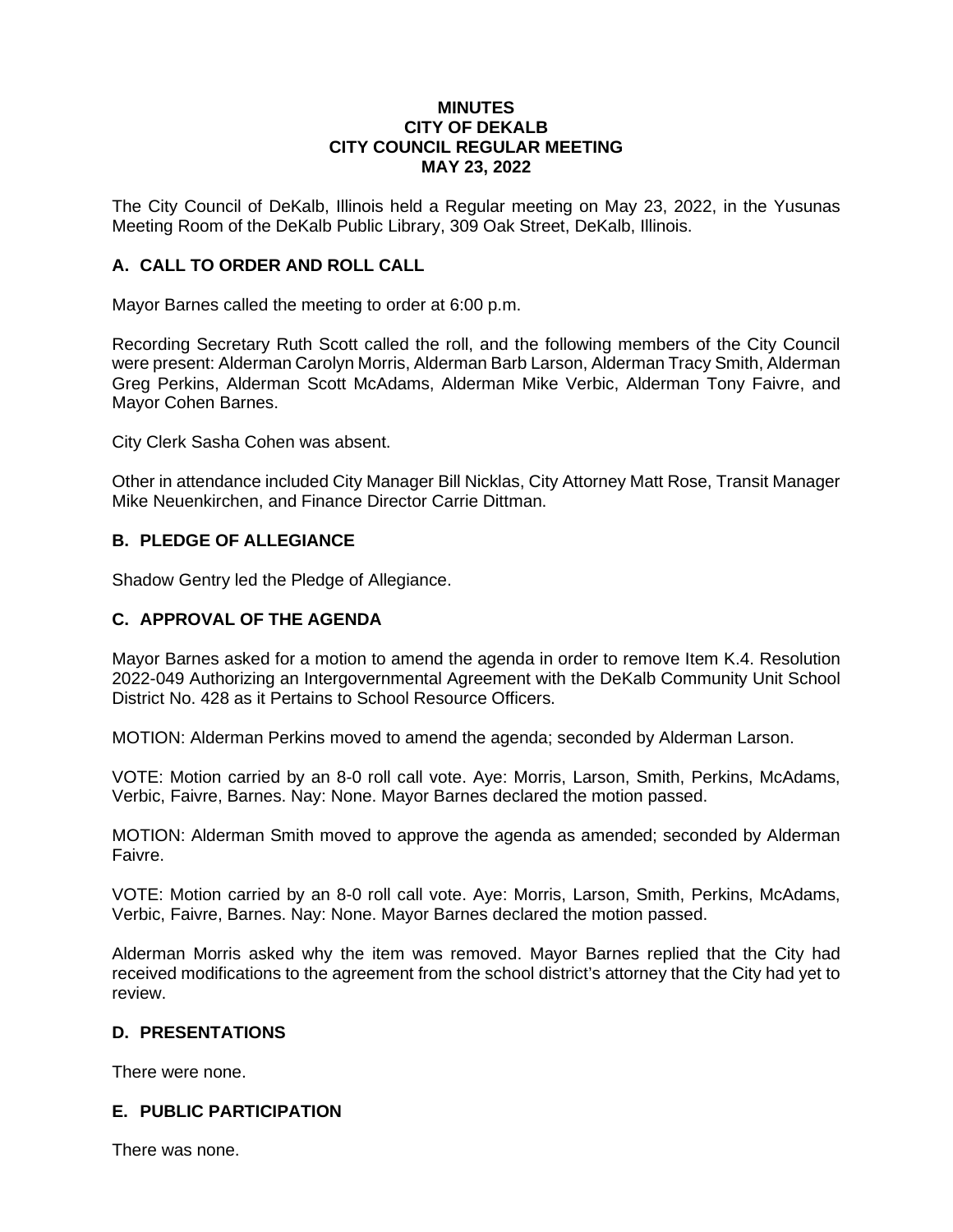City Council Regular Meeting Minutes May 23, 2022 Page 2 of 11

# **F. APPOINTMENTS**

There were none.

## **G. APPROVAL OF THE MINUTES**

1. Minutes Submitted by the City Clerk

There were none.

2. Minutes Submitted by the Recording Secretary

Mayor Barnes read the following by title only:

- a. Minutes of the Special City Council Meeting of May 9, 2022.
- b. Minutes of the Regular City Council Meeting of May 9, 2022.

MOTION: Alderman McAdams moved to approve the minutes as submitted by the Recording Secretary; seconded by Alderman Morris.

Prior to the vote, Alderman McAdams asked that the City Clerk's absence from City Council meetings be noted in the minutes moving forward. Mayor Barnes agreed, noting that City Clerk Cohen was absent from the May 9, 2022, City Council Special and Regular meetings, and this meeting as well.

VOTE: Motion carried by an 8-0 roll call vote. Aye: Morris, Larson, Smith, Perkins, McAdams, Verbic, Faivre, Barnes. Nay: None. Mayor Barnes declared the motion passed.

## **H. CONSENT AGENDA**

Mayor Barnes read the following Consent Agenda items by title only:

- 1. Accounts Payable and Payroll through May 23, in the Amount of \$ 2,172,381.06.
- 2. Investment and Bank Balance Summary through March 2022.
- 3. Year-to-Date Revenues and Expenditures through March 2022.
- 4. Freedom of Information Act (FOIA) Report April 2022.
- 5. DeKalb Chamber of Commerce 2021 Annual Report.
- 6. DeKalb County Convention & Visitors Bureau 2021 Annual Report.
- 7. DeKalb Municipal Band 2021 Annual Report.
- 8. Resolution 2022-045 Authorizing the Execution of a Workers' Compensation Lump Sum Petition and Order in the Amount of \$58,185 (Geoffrey Guzinski).

MOTION: Alderman Faivre moved to approve the Consent Agenda items; seconded by Alderman Verbic.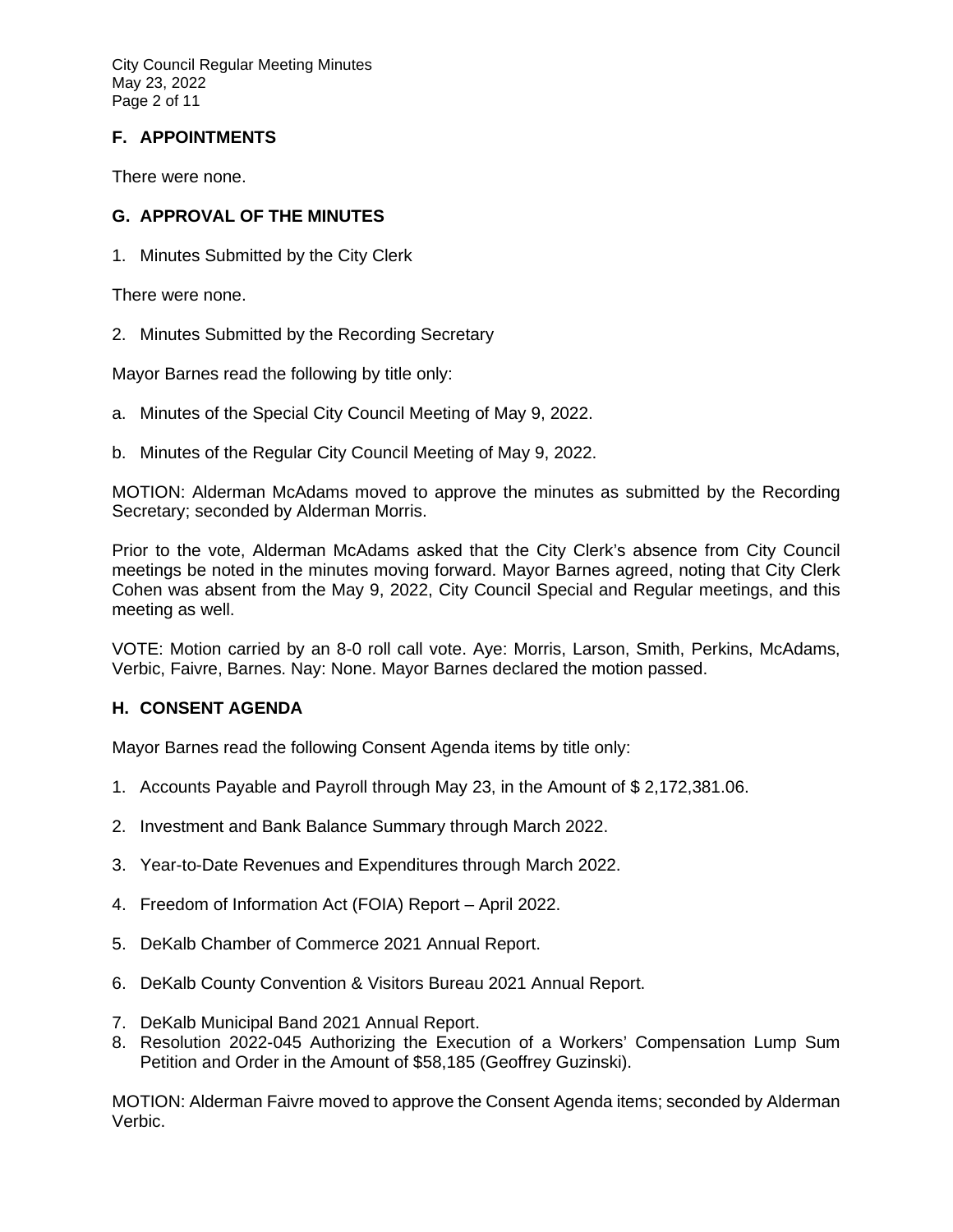Prior to the vote, Mayor Barnes referenced a list provided to Council of the top 10 FOIA requestors. City Manager Nicklas replied that the report, which includes time spent by City staff collecting requested data, as well as the cost for time spent, was compiled for the Council's information.

Mayor Barnes asked what's included in the "hours spent" calculation. City Manager Nicklas replied that the calculation includes the base hourly rate for various City staff members, including FOIA Officer Scott Zak, as well as City Attorney Matt Rose.

Mayor Barnes stated the report shows that the City spent \$2,333 (47 staff hours) in the last year on the top requestor (Mark Charvat), which is 25% of the total staff cost of all FOIA requests. He further noted that the second top requestor was a reporter from the Daily Chronicle, which makes sense.

Alderman Larson asked how much time the City has to respond to FOIA requests. City Attorney Rose replied there's a five-day response requirement, which can be extended for an additional five days depending on certain factors. Commercial requests have a 21-day response time.

Alderman Larson commented that due to the timelines involved, normal City business is delayed when a FOIA request is received. City Attorney Rose agreed.

Mayor Barnes asked Management Analyst Zak if processing FOIA requests was his only role, to which Mr. Zak replied it was not.

Mayor Barnes commented he believes that the FOIA is an important component to transparency, but 47 hours seems excessive. He then indicated his appreciation for the report.

VOTE: Motion carried by an 8-0 roll call vote. Aye: Morris, Larson, Smith, Perkins, McAdams, Verbic, Faivre, Barnes. Nay: None. Mayor Barnes declared the motion passed.

#### **I. PUBLIC HEARINGS**

There were none.

#### **J. CONSIDERATIONS**

#### **1. Consideration of the City's Public Transit Fares.**

MOTION: Alderman Smith moved to bring this item to the floor for discussion; seconded by Alderman Morris.

City Manager Nicklas provided an overview of this item based on the information provided in the agenda packet. The City suspended fares on all fixed route and paratransit service routes in March 2020 due to the COVID-19 pandemic. In July and December of 2021, Council discussed the moratorium of fare collection and chose to maintain a fare free public transit system until further notice. City staff have been tracking usage and believe that ridership will return to its 2019 levels by the end of this year.

Continuing, City Manager Nicklas stated the system does not rely on fares to maintain operations, but it does generate approximately \$60,000 in revenue per year, which is then used for a variety of transit needs. He further noted that the City's fixed route bus fare was one of the lowest in the state with one-way trips for general public passengers costing only .50 cents. Senior citizens, individuals with disabilities, and K-12 students pay a reduced fare of .25 cents, while Northern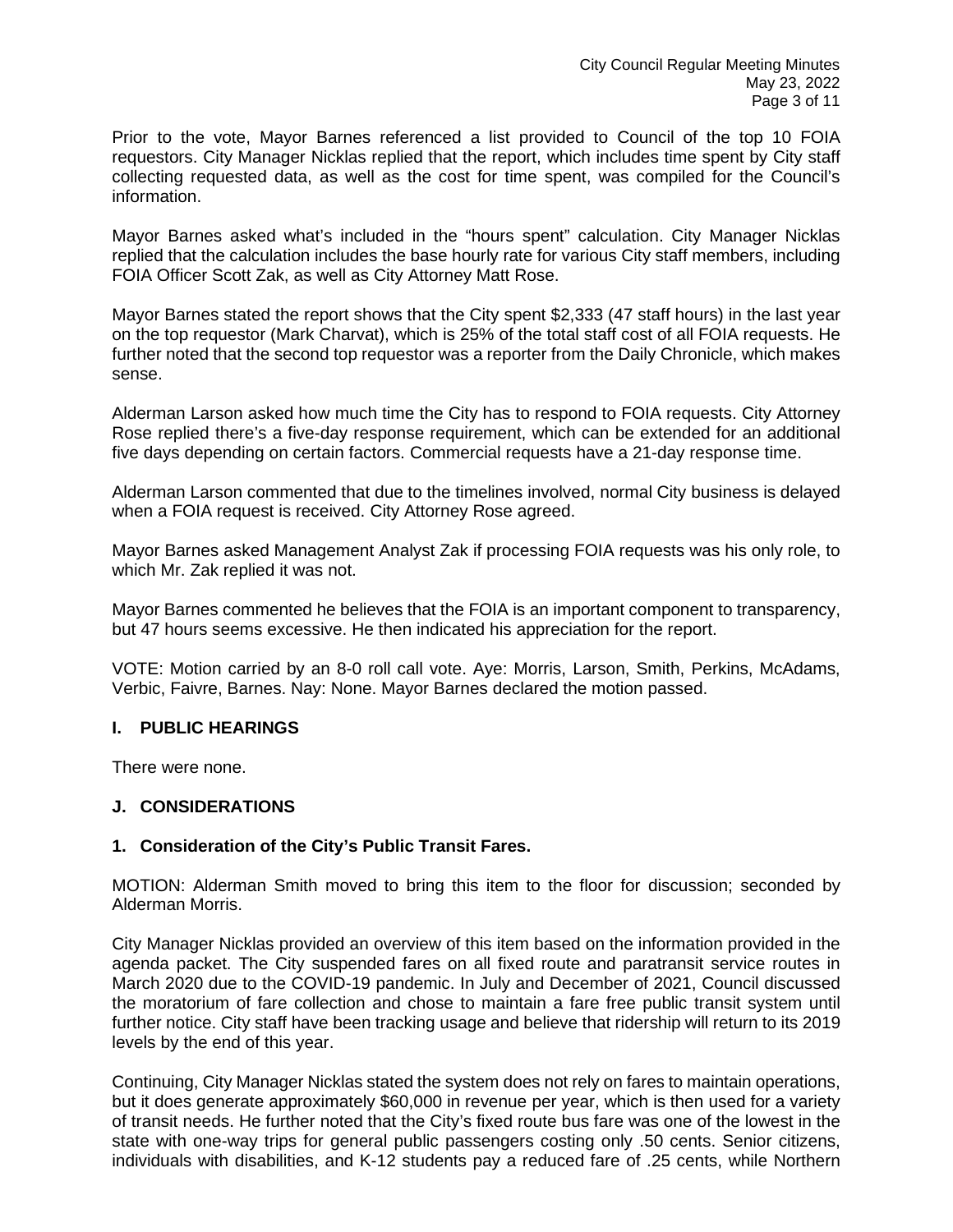City Council Regular Meeting Minutes May 23, 2022 Page 4 of 11

Illinois University (NIU) students and children under the age of five riding free of charge. A portion of NIU student tuition is devoted to public transportation, and NIU uses that portion of the tuition to fund the annual transit contribution as agreed upon in the intergovernmental agreement between the City and NIU.

Closing out his overview, City Manager Nicklas stated that City staff recommends a re-institution of the 2019 fare system for the balance of 2022, with further consideration of bus fare levels in general sometime before the end of the fiscal year.

Alderman Perkins asked about not only reinstituting the fares, but also adjusting the fares to a rate that mirrors what the rest of the state is charging. Transit Manager Mike Neuenkirchen replied that it would be hard to say what the impact of ridership would be if fares were increased. Further, the City would be required under FTA regulations to allow for a public comment period in order to study the impact.

Alderman Perkins stated that if the City is able to collect additional revenue, then it will be more prepared to deal with some of the added pressures of inflation everyone is starting to see. City Manager Nicklas agreed, stating if the City reinstitutes fares now, it will allow riders to get in the habit of paying again. Then, come this Fall, Council can discuss the overall fare system in relation to other parts of the state and follow the required public comment process. Alderman Perkins agreed.

Alderman Morris asked what percentage of the entire cost of the bus system are fares. Transit Manager Neuenkirchen stated it's a very small amount, noting that local income is an important element to the long-term health of the system. In reference to Alderman Morris' question, City Manager Nicklas commented that it's less than one percent.

There was consensus among Council to move forward with reinstating transit fares.

City Manager Nicklas asked if the FTA would require further action with the reinstatement. Transit Manager Neuenkirchen stated that Council is not raising the fares, but merely lifting the suspension. City Attorney Rose agreed.

## **2. Consideration of Refunding General Obligation Bonds, Series 2013A (DeKalb Public Library Bonds).**

MOTION: Alderman McAdams moved to bring this item to the floor for discussion; seconded by Alderman Faivre.

City Manager Nicklas provided an overview of this item based on the information provided in the agenda packet. The City has one outstanding bond issue, the General Obligation Bonds, Series 2013A (Library Bonds), that meets the eligibility and logical requirements for refunding (refinancing). The bonds, used to finance the DeKalb Public Library's renovation and expansion, have a call date of January 1, 2023, and could be refunded up to three months in advance, in October 2022, to take advantage of the current market's low interest rates and reduce the overall debt service over the remaining term of the bonds.

Continuing, City Manager Nicklas stated that Baird Public Finance, the City's underwriters on five previous bond issues, has advised that the City's greatest savings opportunity may lie with a private placement (i.e., direct placement to a bank), which the City undertook with its 2019 refunding bonds. Referencing the background information provided in the agenda packet, City Manager Nicklas stated that City staff is recommending Option #2, which is a Four-Month Forward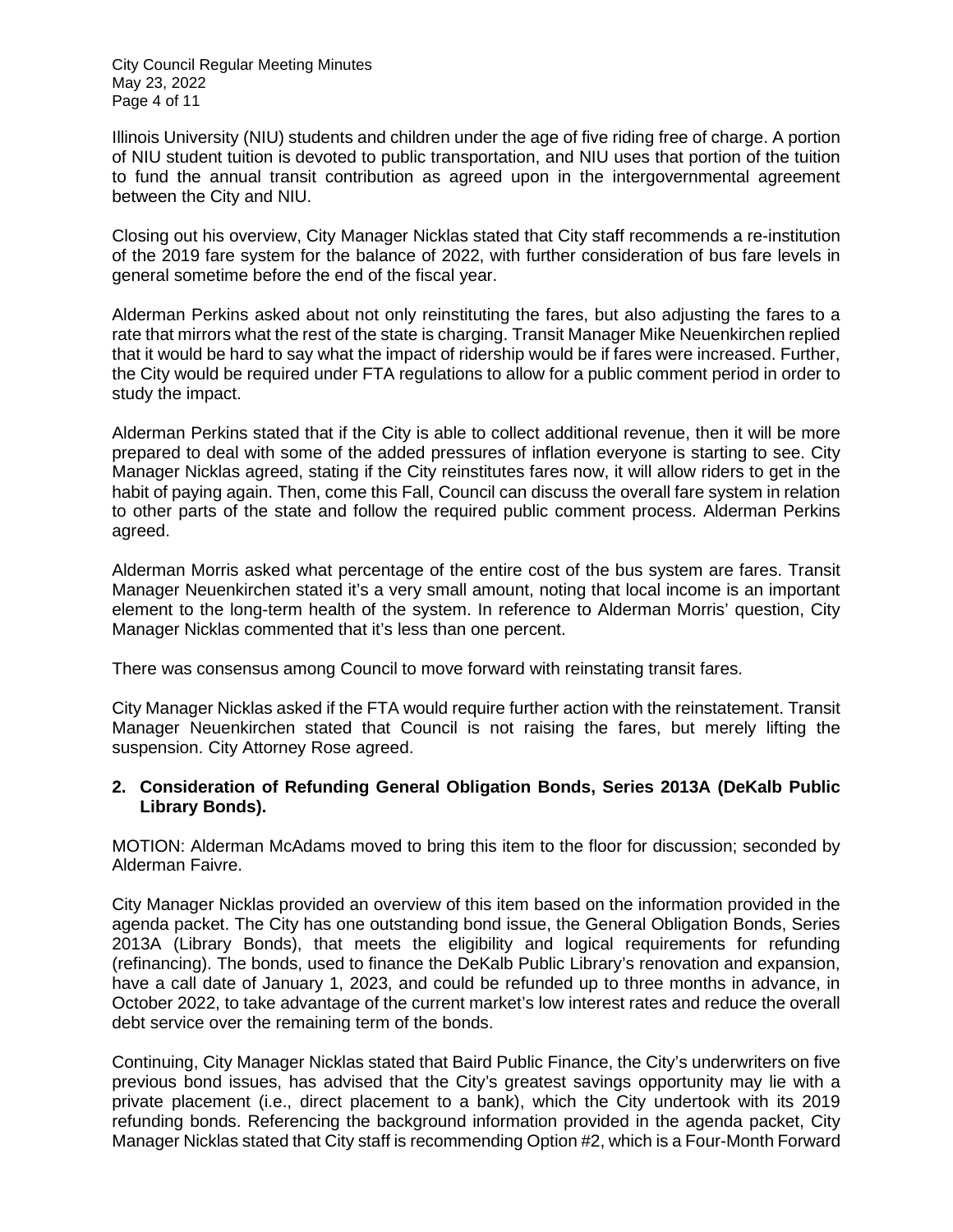Delivery that locks in a tax-exempt rate in June with delivery to occur in October, eliminating some market risk. If the City pursues a forward delivery, it will save approximately \$190,000.

There was consensus among Council to move forward with the recommended option.

City Manager Nicklas stated an action item will be brought before Council at the June 13, 2022, Regular meeting.

## **K. RESOLUTIONS**

**1. Resolution 2022-046 Authorizing an Architectural Improvement Program Economic Incentive for the Aurora Music Company, Inc., 137 E. Lincoln Highway, in the Amount of \$25,000.** 

Mayor Barnes recused himself from this item siting a conflict of interest and asked Alderman Faivre to step in on his behalf during this portion of the meeting. Mayor Barnes left the meeting at 6:24 p.m.

Alderman Faivre read the resolution by title only.

MOTION: Alderman Morris moved to approve the resolution; seconded by Alderman McAdams.

City Manager Nicklas provided an overview of this item based on the information provided in the agenda packet, stating this type of project is what the AIP program was designed for. The owner, Rob Mondi, has already invested approximately \$75,000 into the project, which focuses on ADA compliance. Based on the AIP criteria, Mr. Mondi qualifies for the maximum AIP forgivable loan of \$25,000. He has provided the required number of estimates and is hoping to keep working through his prime list of building improvements, with the City's AIP assistance.

Continuing, City Manager Nicklas stated that if Council approves this request, the remaining funds available in the AIP budget for FY2022 will be \$8,085 due to several late-2021 projects that were not reimbursed until the work was completed in January 2022.

Alderman Larson thanked Mr. Mondi for choosing DeKalb. Referencing the photos provided in the agenda's background material, she stated it looks fabulous.

Alderman Perkins agreed with Alderman Larson's comments and encouraged citizens to look at the photos provided, noting they tell a story of the changes made so far. He welcomed Mr. Mondi to DeKalb and wished him good luck.

VOTE: Motion carried by a 7-0-1 roll call vote. Aye: Morris, Larson, Smith, Perkins, McAdams, Verbic, Faivre. Nay: None. Recused: Barnes. Alderman Faivre declared the motion passed and welcomed Mr. Mondi to DeKalb's downtown area.

Mayor Barnes returned to the meeting at 6:29 p.m.

### **2. Resolution 2022-047 Authorizing a Concurrence Letter as Requested by the Illinois Department of Transportation (IDOT) Concurring with a Bid Award and Authorizing Local Funding of a Bid Over-Run (Peace Road and Fairview Drive).**

Mayor Barnes read the resolution by title only. MOTION: Alderman Verbic moved to approve the resolution; seconded by Alderman Smith.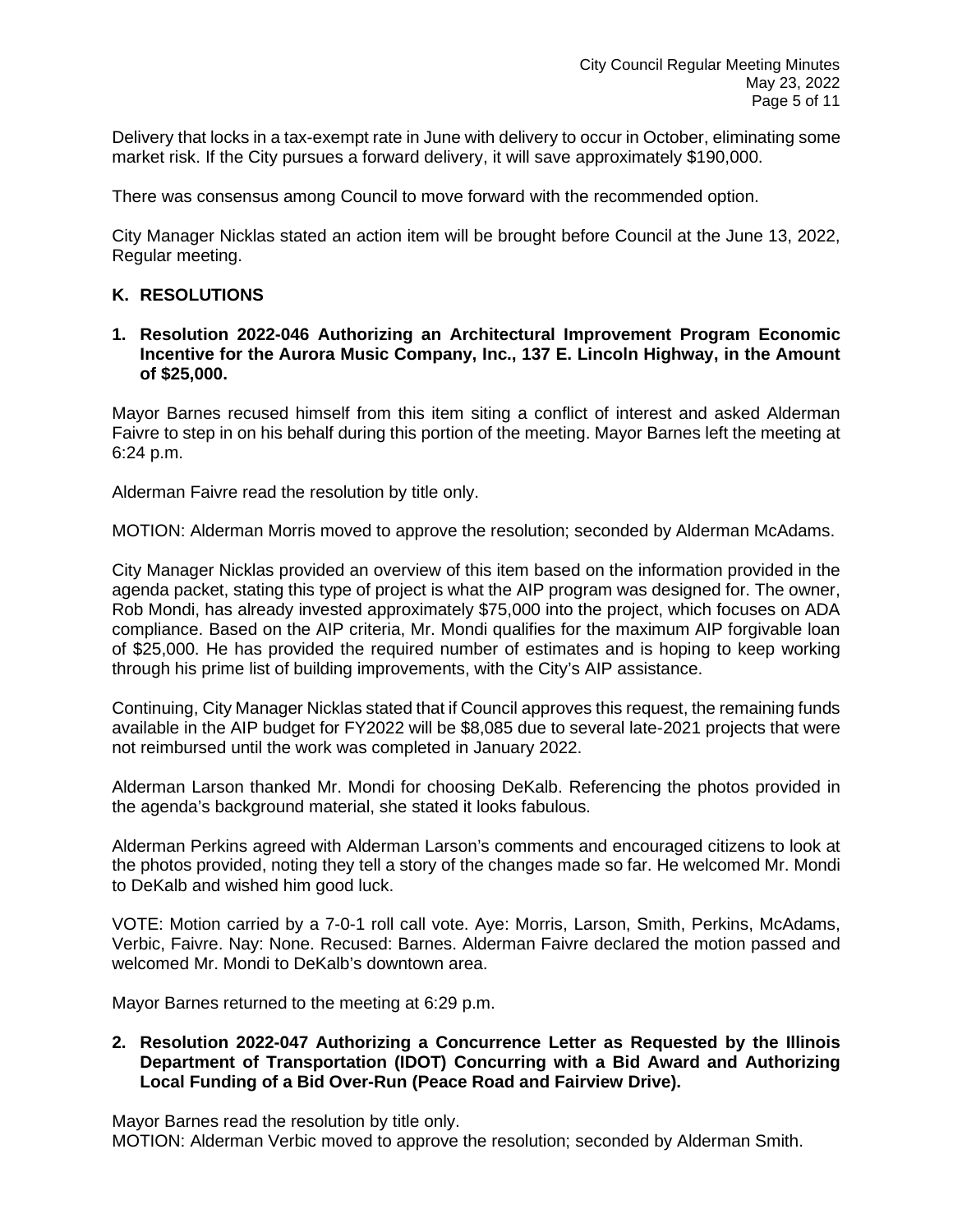City Council Regular Meeting Minutes May 23, 2022 Page 6 of 11

City Manager Nicklas provided an overview of this item based on the information provided in the agenda packet. He briefly described the project, which is a multi-phased upgrade of Peace Road from the Peace Road interchange to the railroad bridge north of Illinois Route 38. The first phase extends the widening and reconstruction from the interchange to a point north of Fairview Drive, with improvements finished with a narrowing taper, northbound, until other funding can be secured. The first phase will also receive funding from the U.S. Department of Transportation, DeKalb County, and the developer of Park 88.

Continuing, City Manager Nicklas explained that re-surfacing costs are skyrocketing. The estimated City's share in the first phase project was to be about \$500,000 but it has since doubled. If the City doesn't accept the concurrence letter recommended by IDOT, it stands to lose a \$1.5 million IDOT grant. As such, IDOT is recommending that the City accept and award the contract to the low bidder, William Charles Construction Company. The additional funding will be provided via the City's 210 Fund (Motor Fuel Tax Fund).

There was no discussion among Council.

VOTE: Motion carried by an 8-0 roll call vote. Aye: Morris, Larson, Smith, Perkins, McAdams, Verbic, Faivre, Barnes. Nay: None. Mayor Barnes declared the motion passed.

## **3. Resolution 2022-048 Authorizing a Payment to the DeKalb County Community Foundation on Behalf of the DeKalb Municipal Band for Services Beginning January 1, 2022, through December 31, 2022, in the Amount of \$41,088.**

Mayor Barnes read the resolution by title only.

MOTION: Alderman Larson moved to approve the resolution; seconded by Alderman Perkins.

City Manager Nicklas provided an overview of this item based on the information provided in the agenda packet. The City's FY2022 budget contains an allocation of \$41,088 for the DeKalb Municipal Band's 2022 season. Because the band was unable to obtain a 503c non-profit standing due to their affiliation with the City, a pass-through fund was created with the DeKalb County Community Foundation to encourage private donations.

There was no discussion among Council.

VOTE: Motion carried by an 8-0 roll call vote. Aye: Morris, Larson, Smith, Perkins, McAdams, Verbic, Faivre, Barnes. Nay: None. Mayor Barnes declared the motion passed.

## **4. Resolution 2022-049 Authorizing an Intergovernmental Agreement with the DeKalb Community Unit School District No. 428 as it Pertains to School Resource Officers.**

No action was taken on this item at this meeting as per the agenda amendment.

**5. Resolution 2022-050 Authorizing a Change Order to Expand the Scope of Work Provided by Northern Illinois Services Company in Relation to the Demolition and Restoration of 1011-1027 W. Hillcrest Drive in the Amount of \$49,824.**

Mayor Barnes read the resolution by title only.

MOTION: Alderman Smith moved to approve the resolution; seconded by Alderman Faivre.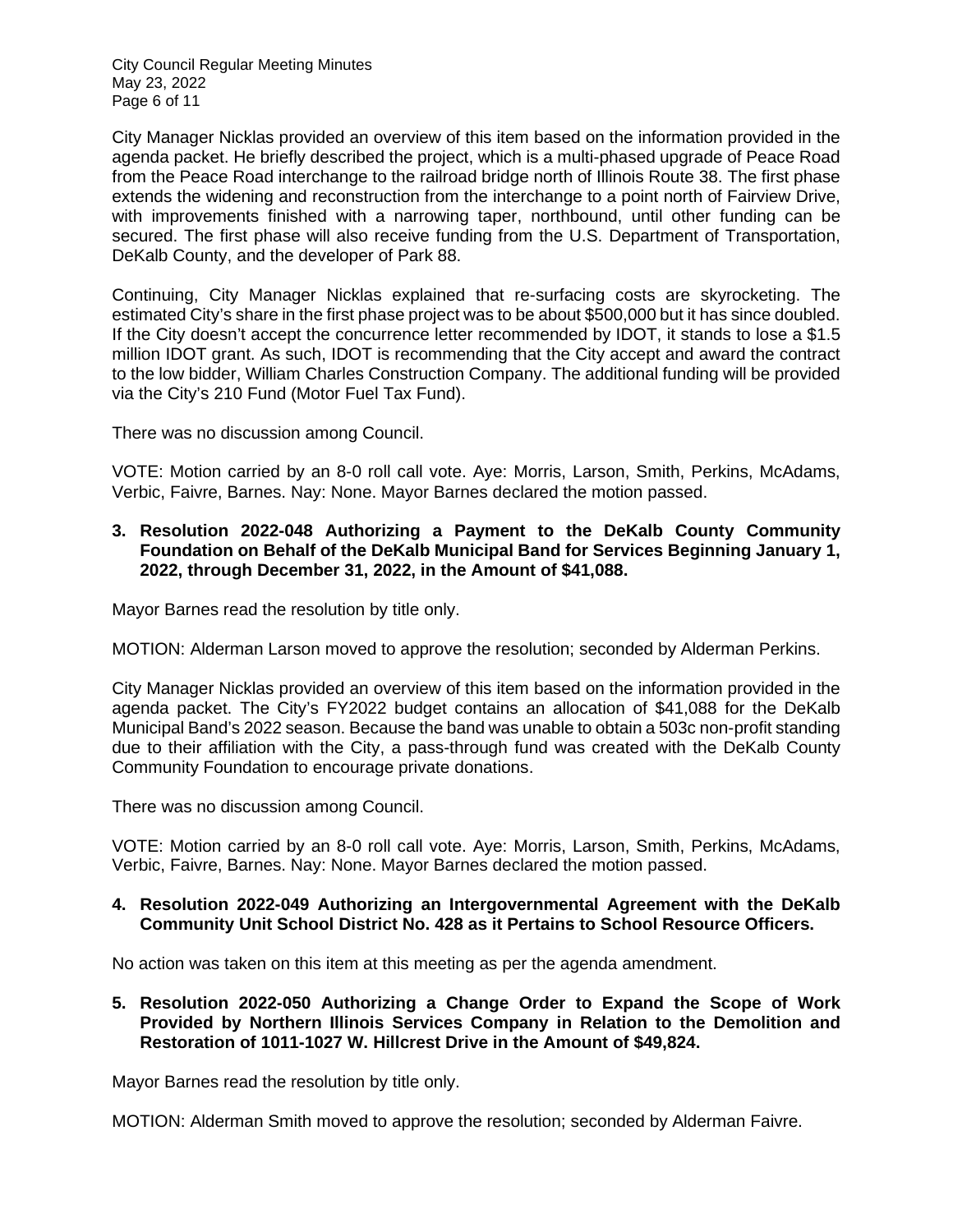City Manager Nicklas provided an overview of this item based on the information provided in the agenda packet, explaining that while removing the asphalt parking lot, an existing reinforced concrete parking was discovered below the surface, which was unknown at the time of the initial bidding process. Northern Illinois Services Company has provided a change order proposal in the amount of \$49,824 to remove and crush the additional concrete to make the site ready for future re-development opportunities. The concrete will be crushed into a CA-6 gradation that will be repurposed by the Public Works Department for backfill on utility projects in the future.

There was no discussion among Council.

VOTE: Motion carried by an 8-0 roll call vote. Aye: Morris, Larson, Smith, Perkins, McAdams, Verbic, Faivre, Barnes. Nay: None. Mayor Barnes declared the motion passed.

## **L. ORDINANCES – SECOND READING**

There were none.

## **M. ORDINANCES – FIRST READING**

**1. Ordinance 2022-022 Approving the Final Development Plan and Final Plat for Arista Residences Located at 1383 Barber Greene Road.** 

Mayor Barnes read the ordinance by title only.

MOTION: Alderman Verbic moved to approve first reading of the ordinance; seconded by Alderman Faivre.

City Manager Nicklas provided an overview of this item based on the information provided in the agenda packet. The City Council passed Ordinance 2022-008 in January of this year, which approved the annexation, rezoning, and preliminary plan for the construction of Arista Residences. The development consists of a residential building with 61 one-bedroom dwelling units, located on the former site of Buhr's Landscaping and Lawncare. Based on comments made by Council in January, some building appearance changes have been made, including a revised elevation, the color of the masonry, additional greenery, etc.

Continuing, City Manager Nicklas explained there were three points of access proposed on the original plat: 1) a right-in/right-out access along Barber Greene Road; 2) a full entrance at County Farm Road; and 3) an access point at an existing access along a private access drive along the north side of the property. The proposed third access point is controlled by the ownership of Northland Plaza Shopping Center, who is no longer interested in the private drive access. The site plan has been revised and the change will not diminish effective emergency access to the site.

Adding that the Planning and Zoning Commission has reviewed and approved the final development plan and plat, City Manager Nicklas recommended Council approval of this item.

Referencing discussion among Council in January, Alderman Morris asked about amending the parking ordinance with regard to the number of parking spaces required in the development. City Manager Nicklas replied that the City is in the process of revising the Comprehensive Plan and the issue of parking spaces required is being reviewed. In this case, however, the developer is content with the number of parking spaces required.

Alderman Faivre commented that he likes the revised elevation.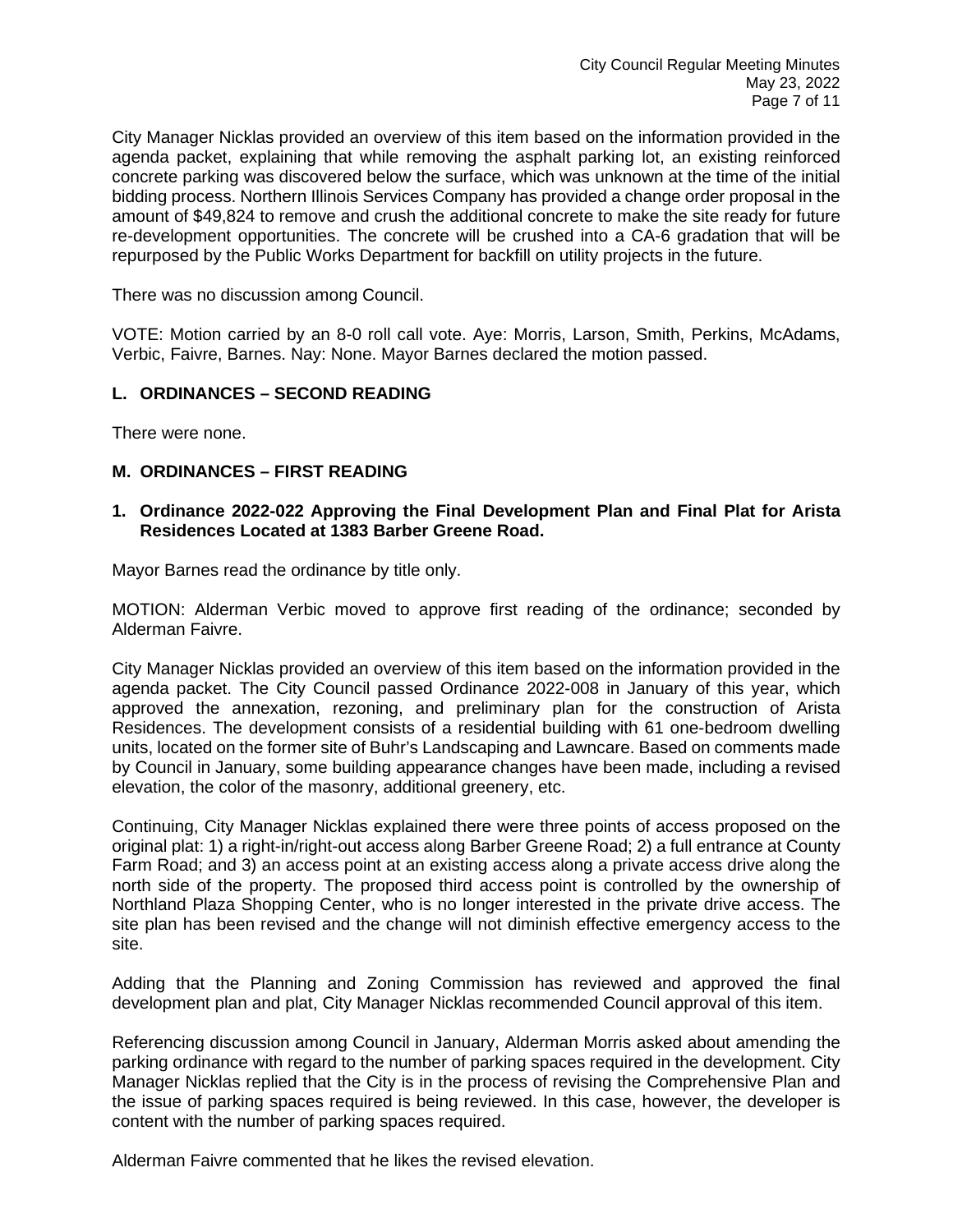City Council Regular Meeting Minutes May 23, 2022 Page 8 of 11

VOTE: Motion carried by an 8-0 roll call vote. Aye: Morris, Larson, Smith, Perkins, McAdams, Verbic, Faivre, Barnes. Nay: None. Mayor Barnes declared the motion passed.

MOTION: Alderman Verbic moved to waive second reading of the ordinance and approve; seconded by Alderman McAdams.

VOTE: Motion carried by an 8-0 roll call vote. Aye: Morris, Larson, Smith, Perkins, McAdams, Verbic, Faivre, Barnes. Nay: None. Mayor Barnes declared the motion passed.

#### **2. Ordinance 2022-023 Amending the Fiscal Year-End December 31, 2022, Budget.**

Mayor Barnes read the ordinance by title only.

MOTION: Alderman Faivre moved to approve first reading of the ordinance; seconded by Alderman Perkins.

City Manager Nicklas provided a brief overview of this item based on the information provided in the agenda packet. Recommended amendments were briefly described by Finance Director Dittman and are as follows:

Items 1 and 2 relate to ongoing road projects that are partially funded by the MFT Fund and partially by the TIF 3 Fund. Within MFT architect/engineering services, one project needs to be increased – \$30,000 for the continuation of Afton Road. Also, within MFT, \$650,000 is added to street improvements for local maintenance projects and the local share related to the Peace Road and Fairview Drive reconstruction project due to a bid overrun by IDOT. Further, the Lincoln Highway reconfiguration project received one bid that exceeded the budget and engineer's estimates. The construction will be paid from TIF 3. The TIF 3 "Other Capital Improvements" line item will increase by \$550,000 to accommodate the higher contractor bid plus a 2% contingency. The total increase to expenditures in MFT and TIF 3 is \$680,000 and \$550,000, respectively.

Items 3 and 4 relate to capital equipment purchases. When the FY2022 budget was adopted, a transfer of \$800,000 from the General Fund to the Capital Equipment Replacement Fund was budgeted to apply to the purchase of a new fire truck. Upon further analysis, it's preferable to track the fire capital purchases in the GEMT Fund. Item 3 moves the \$800,000 budgeted transfer from Capital Equipment Replacement to GEMT. There is no net effect from this transaction. Item 4, the vehicle expense line item in Capital Equipment Replacement, is reduced by \$800,000. Within GEMT, the vehicle expense line item is increased by \$615,000 to account for the fire truck purchase at a revised price. An additional \$314,000 is added to GEMT equipment to purchase motorized cots and SCBAs. The net increase to expenditures from Item 4 is \$129,000.

Item 5 relates to the continuation of several large road projects in the Capital Projects Fund. Within architect/engineering services, \$236,000 is added for the carryover of the Fairview Road bike path, Route 23/Gurler Road construction, and Lincoln Highway reconfiguration. Within street improvements, \$1,892,020 is budgeted to fund the continuation of Afton Road, Dresser Road, Gurler Road/Route 23, and for work on the Knolls subdivision. Offsetting reimbursement revenue from Ferrara of \$573,000 and grants from the State of Illinois totaling \$1,580,020 are also increased. Additionally, \$75,000 in revenue from the sales of surplus City property is not likely to occur and has been eliminated. The net effect to the fund is an increase in expenditures of \$50,000.

Items 6 and 7 relate to reclassifications between departments of the General Fund related to budgeted pension contributions. Item 6 reclassifies between Fire Department accounts, and item 7 reclassifies between Police Department accounts. There is no net effect to the General Fund.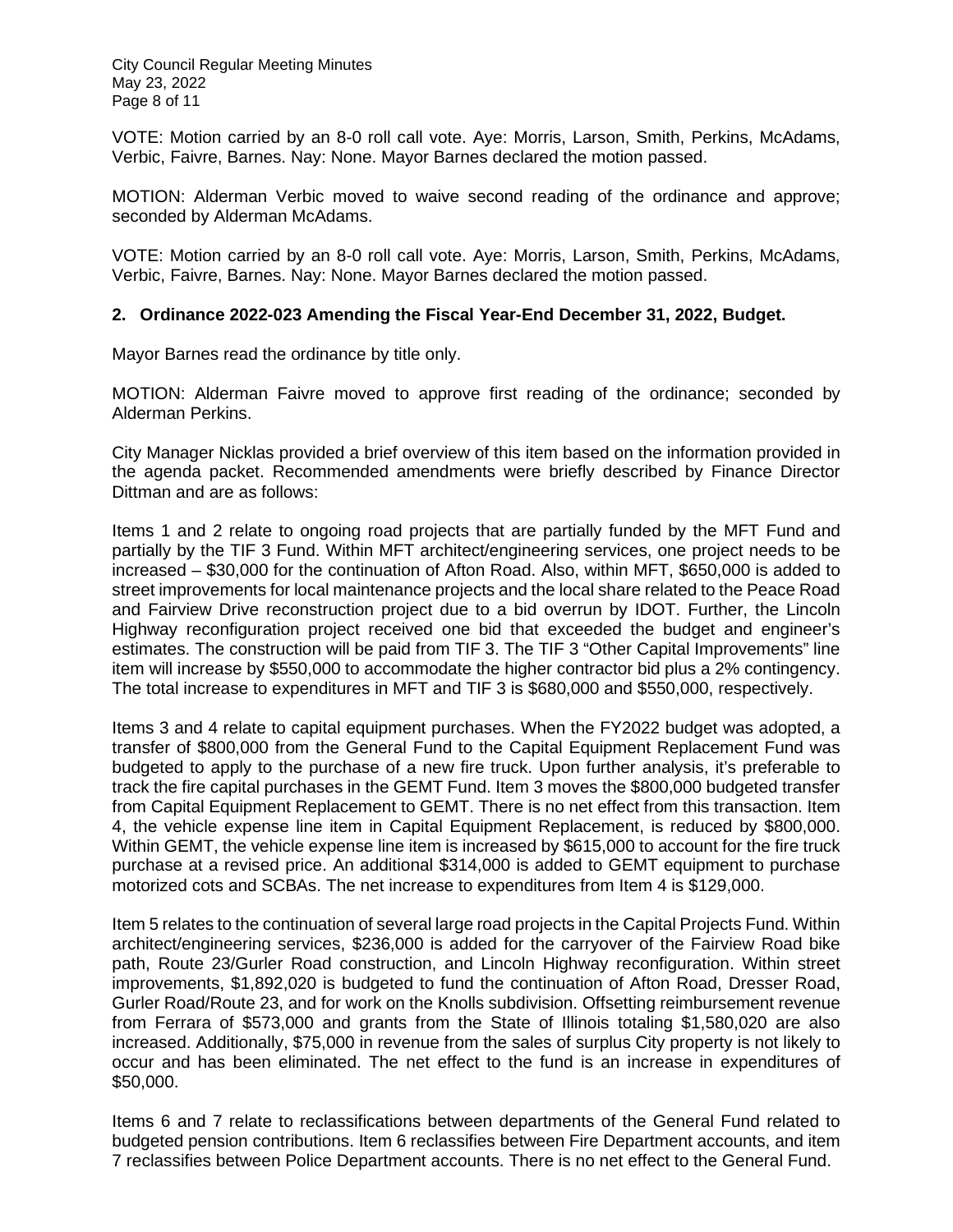Item 8 relates to reclassifications between two revenue line items of the General Fund and pertains to the material amount of revenue received as part of the IGA with the school district for utilizing City police officers as School Resource Officers. The City's auditors have recommended that this revenue be presented within charges for services, rather than refunds/reimbursements. There is no net effect to the General Fund.

Item 9 is a housekeeping item to correct a minor error in the FY2022 budget. Within the Police Department, Community Support Services (CSS) was combined with Communications in FY2022. The line item for CSS supplies/parts for vehicles was inadvertently zeroed out, however there are four CSS vehicles, which are quite old that typically require a small amount of maintenance each year. An amount of \$2,000 has been added to the General Fund budget for this line item.

Item 10 – As the final 2021 tax extensions are now available, the revised estimate for TIF property taxes to be received in FY2022 is \$507,254. A \$47,000 amendment to increase the property tax revenue to \$507,000 will be offset by an increase of \$47,000 to the private property rehab/development expenditure to fund additional AIP projects in the downtown TIF. There is no net effect to the fund.

Item 11 – With the recent award of a \$50,000 grant from T-Mobile to the City to fund a public art program, \$50,000 of revenue is added which is offset by \$50,000 in contracted services to complete the projects. There is no net effect to the fund.

Item 12 is a reclassification between accounts in the Capital Equipment Replacement Fund. A \$40,000 budgeted leaf vacuum purchase was postponed when high quotes were received, so instead, a second F-250 pickup truck is planned to be purchased for \$40,000. There is no net effect to the fund.

Item 13 is an increase to vehicle expenditures in the Capital Equipment Replacement Fund. A used squad became available for purchase from another police department, as well as a new 2021 squad, which was approved at the January 24, 2022, Council meeting. The purchase price plus upfitting necessitates an increase of \$51,000 to the fund's expenditures.

There was no discussion among Council.

VOTE: Motion carried by an 8-0 roll call vote. Aye: Morris, Larson, Smith, Perkins, McAdams, Verbic, Faivre, Barnes. Nay: None. Mayor Barnes declared the motion passed.

MOTION: Alderman Verbic moved to waive second reading of the ordinance and approve; seconded by Alderman Morris.

VOTE: Motion carried by an 8-0 roll call vote. Aye: Morris, Larson, Smith, Perkins, McAdams, Verbic, Faivre, Barnes. Nay: None. Mayor Barnes declared the motion passed.

## **N. REPORTS AND COMMUNICATIONS**

## **1. Council Member Reports.**

Alderman Faivre reported that an Airport Advisory Board meeting is scheduled for May 24, 2022. He further reported that the Experimental Aircraft Association (EAA) will be hosting events at the DeKalb Taylor Municipal Airport on June 4 and June 5.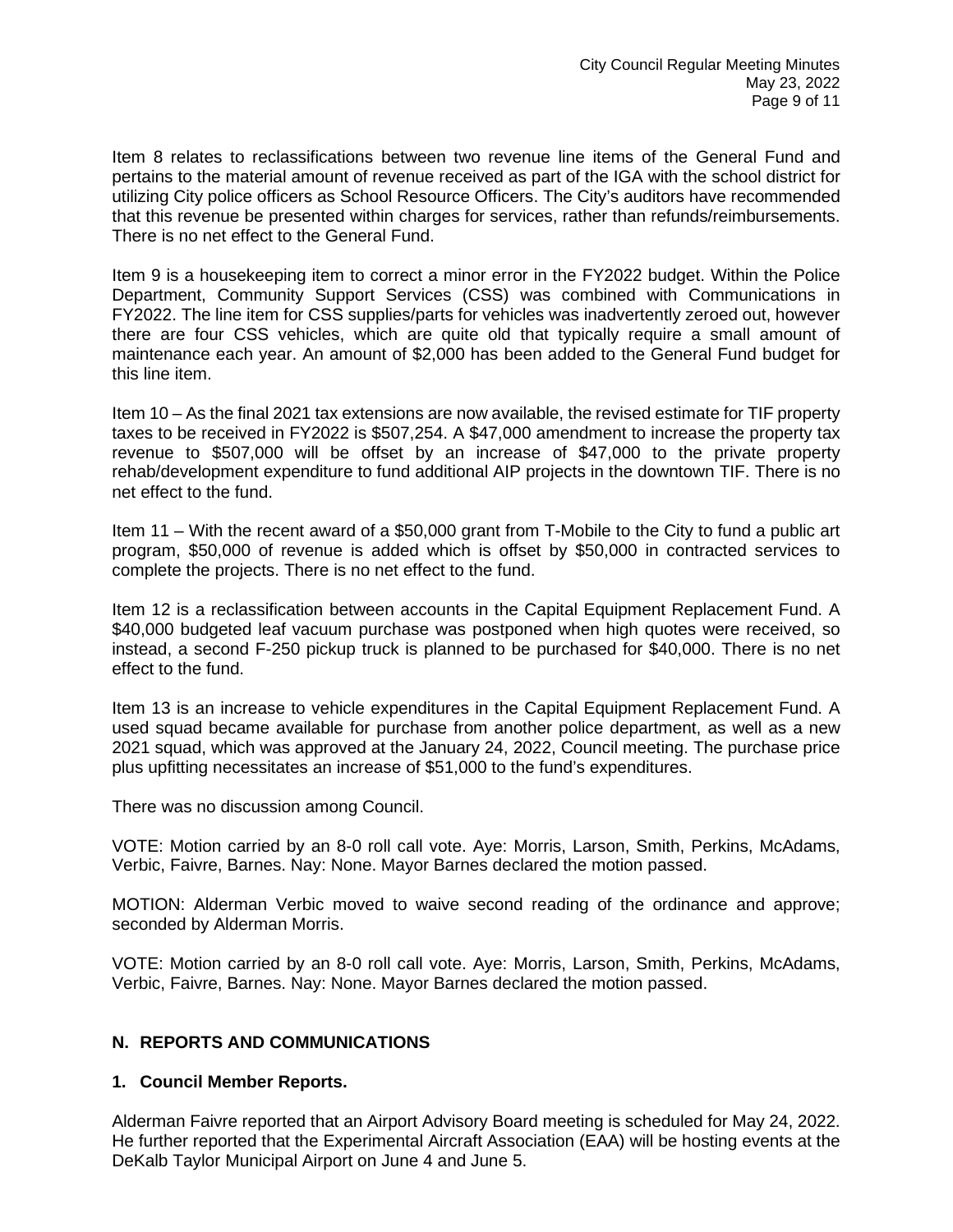Alderman McAdams congratulated Associate Judge John McAdams who was recently appointed to the Illinois Supreme Court in the 23<sup>rd</sup> Judicial Circuit.

Alderman Smith reported on the continuing improvements being made on the 13<sup>th</sup> Street project, noting the residents are happy with how it's progressing, as are  $14<sup>th</sup>$  Street residents.

Alderman Morris reported she will be hosting a Ward 1 meeting on June 28 at 6:30 p.m. The location has yet to be determined.

Alderman Larson reported that she was pleased to be present at the swearing in ceremonies of a new police officer and a new firefighter. She also complimented those involved with setting up the City's downtown planters, noting they look lovely.

Alderman Perkins reminded everyone of the Ward 4 meeting scheduled for May 25. He also encouraged citizens to take part in upcoming Memorial Day events.

Mayor Barnes reported on his attendance at the Northern Illinois Mayor's Association event. He further reported on his participation at the swearing ceremonies of the new police officer and firefighter and asked that not only he, but the entire Council, be invited to the swearing in ceremonies moving forward.

Mayor Barnes also reported on a recent meeting with the school district regarding School Resource Officers, as well as a meeting with Opportunity DeKalb to discuss the former Hunter Hillcrest location and future possibilities within Annie Glidden North. He further reported that he met with a developer with an interesting prospect.

Continuing, Mayor Barnes reported on the recent Welsh Park ribbon cutting, noting there was a great turnout. Lastly, he reported that he and City Manager Nicklas met with NIU leadership, as they do on a regular basis, to keep each entity informed on what the other is doing.

## **2. City Manager Report.**

City Manager Nicklas had no report.

Alderman Smith reminded everyone of the Memorial Day Parade scheduled for May 30 and Management Analyst Zak provided details. City Manager Nicklas also mentioned the Mayor's Breakfast scheduled for the same day.

## **O. EXECUTIVE SESSION**

Mayor Barnes read the following Executive Session exemption titles as follows:

- 1. Approval to Hold an Executive Session in Order to Discuss the Sale or Lease of Real Property as Provided for in 5 ILCS 120/2(c)(6); and
- 2. Pending Litigation as Provided for in 5 ILCS 120/2(c)(11).

MOTION: Alderman Perkins moved to recess for Executive Session; seconded by Alderman Smith.

VOTE: Motion carried by an 8-0 roll call vote. Aye: Morris, Larson, Smith, Perkins, McAdams, Verbic, Faivre, Barnes. Nay: None. Mayor Barnes declared the motion passed and recessed the meeting at 6:59 p.m.